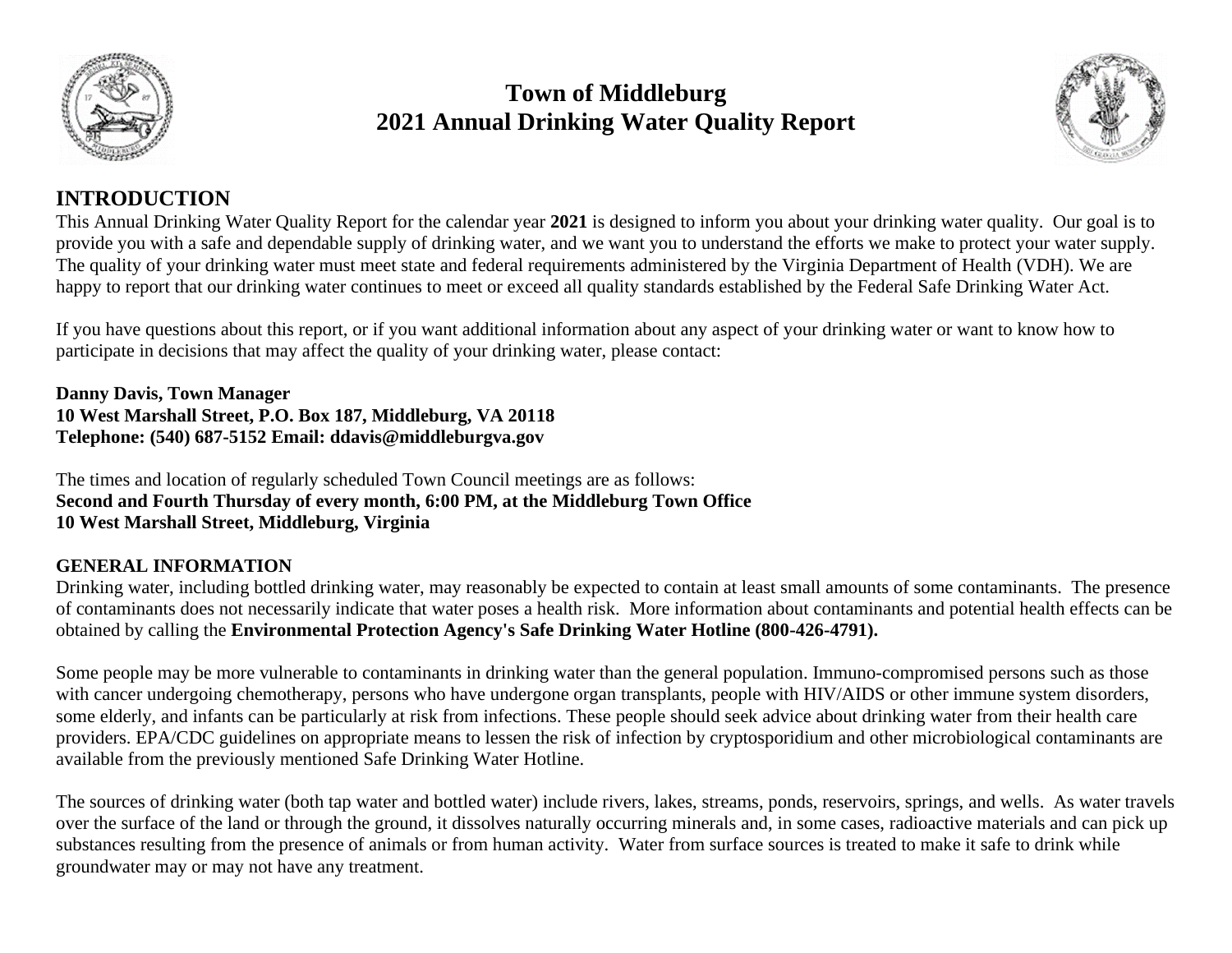Contaminants that may be present in source water include:

- Microbial contaminants, such as viruses and bacteria, which may come from sewage treatment plants, septic systems, agricultural livestock operations, and wildlife
- Inorganic contaminants, such as salts and metals, which can be naturally occurring or result from urban storm water runoff, industrial or domestic wastewater discharges, oil and gas production, mining, or farming
- Pesticides and herbicides, which may come from a variety of sources such as agriculture, urban storm water runoff, and residential uses
- Organic chemical contaminants, including synthetic and volatile organic chemicals, which are by-products of industrial processes and petroleum production, and can also come from gas stations, urban storm water runoff, and septic systems
- Radioactive contaminants, which can be naturally occurring or be the result of oil and gas production and mining activities.

In order to ensure that tap water is safe to drink, the U. S. Environmental Protection Agency (EPA) prescribes regulations which limit the amount of certain contaminants in water provided by public water systems. FDA regulations establish limits for contaminants in bottled water which must provide the same protection for public health.

### **SOURCES AND TREATMENT OF YOUR DRINKING WATER**

The sources for your drinking water are five groundwater wells located in or near the Town of Middleburg. All wells are treated by chlorination for disinfection and phosphate is added to prevent oxidation in the distribution system. In addition, water softening, and greensand filtration is provided for three of the Town's wells to reduce the levels of iron and manganese and radiological contaminants.

The Virginia Department of Health conducted a source water assessment of Wells #2 and #3 in 2002. The wells were determined to be highly susceptible to contamination using the criteria developed by the state in its approved Source Water Assessment Program. The assessment report consists of maps showing the source water assessment area, an inventory of known land use activities of concern, and documentation of any known contamination within the last 5 years of the date of the report. The report is available by contacting your water system representative at the phone number and address given elsewhere in this drinking water quality report.

#### **SOURCEWATER PROTECTION**

The Town of Middleburg has adopted a Source Water Protection Plan, which includes recommendations (action items) for protecting the Town's source water. Copies of the plan, information on protecting your drinking water and tips regarding causes of high-water bills are available at the Town Office, 10 West Marshall Street, Middleburg, Virginia 20118 or on the Town's website at [www.middleburgva.gov.](http://www.middleburgva.gov/)

The Source Water Protection Team (SWPT) is responsible for advising the Town Council on the implementation of action items recommended in the Source Water Protection Plan. The SWPT meets on a quarterly basis. Meetings are open to the public. More information on the SWPT and/or its meetings can be obtained by contacting the Town Manager at the phone number and address given in this drinking water quality report.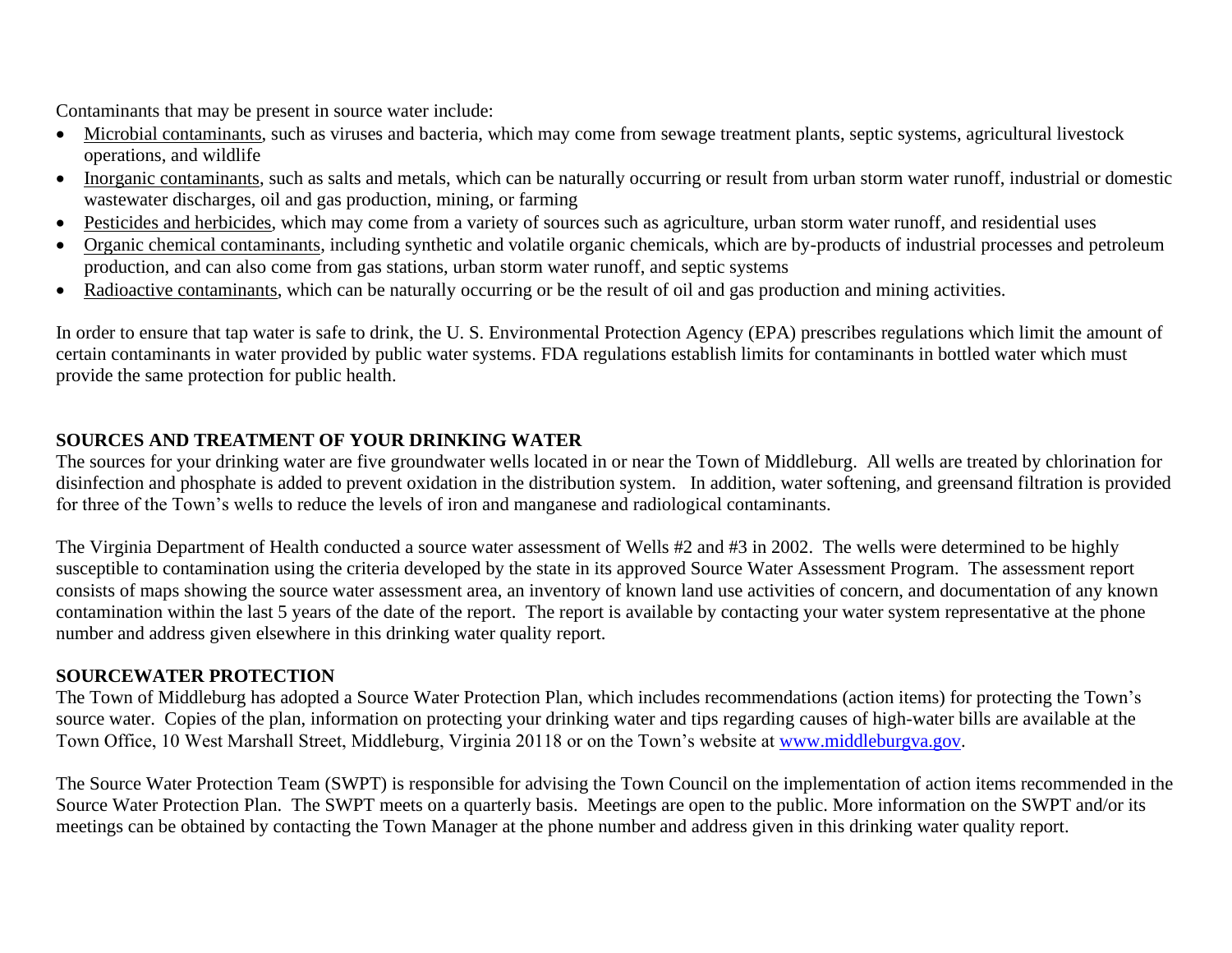#### **DEFINITIONS**

Contaminants in your drinking water are routinely monitored according to Federal and State regulations. We are allowed to monitor some contaminants less than once per year. Where that is the case, the most recent results are reported. In the tables and elsewhere in this report you will find many terms and abbreviations you might not be familiar with. The following definitions are provided to help you better understand these terms:

| <b>Unit Descriptions</b> |                                                                               |  |  |  |  |  |  |  |
|--------------------------|-------------------------------------------------------------------------------|--|--|--|--|--|--|--|
| <b>Term</b>              | <b>Definition</b>                                                             |  |  |  |  |  |  |  |
| ppm                      | ppm: parts per million, or milligrams per liter (mg/L)                        |  |  |  |  |  |  |  |
| ppb                      | ppb: parts per billion, or micrograms per liter (µg/L)                        |  |  |  |  |  |  |  |
| pCi/L                    | pCi/L: picocuries per liter (a measure of radioactivity)                      |  |  |  |  |  |  |  |
| % positive samples/month | % positive samples/month: Percent of samples taken monthly that were positive |  |  |  |  |  |  |  |
| NA                       | NA: not applicable                                                            |  |  |  |  |  |  |  |
| N <sub>D</sub>           | ND: Not detected                                                              |  |  |  |  |  |  |  |
| NR.                      | NR: Monitoring not required, but recommended.                                 |  |  |  |  |  |  |  |
| positive samples         | positive samples/yr: The number of positive samples taken that year           |  |  |  |  |  |  |  |

| <b>Important Drinking Water Definitions</b> |                                                                                                                                                                                                                                                            |  |  |  |  |  |  |
|---------------------------------------------|------------------------------------------------------------------------------------------------------------------------------------------------------------------------------------------------------------------------------------------------------------|--|--|--|--|--|--|
| <b>Term</b>                                 | <b>Definition</b>                                                                                                                                                                                                                                          |  |  |  |  |  |  |
| <b>MCLG</b>                                 | MCLG: Maximum Contaminant Level Goal: The level of a contaminant in drinking water below which there is no known or expected risk to health. MCLGs<br>allow for a margin of safety.                                                                        |  |  |  |  |  |  |
| <b>MCL</b>                                  | MCL: Maximum Contaminant Level: The highest level of a contaminant that is allowed in drinking water. MCLs are set as close to the MCLGs as feasible<br>using the best available treatment technology.                                                     |  |  |  |  |  |  |
| <b>TT</b>                                   | TT: Treatment Technique: A required process intended to reduce the level of a contaminant in drinking water.                                                                                                                                               |  |  |  |  |  |  |
| AL                                          | AL: Action Level: The concentration of a contaminant which, if exceeded, triggers treatment or other requirements which a water system must follow.                                                                                                        |  |  |  |  |  |  |
| Variances and<br>Exemptions                 | Variances and Exemptions: State or EPA permission not to meet an MCL or a treatment technique under certain conditions.                                                                                                                                    |  |  |  |  |  |  |
| <b>MRDLG</b>                                | MRDLG: Maximum residual disinfection level goal. The level of a drinking water disinfectant below which there is no known or expected risk to health.<br>MRDLGs do not reflect the benefits of the use of disinfectants to control microbial contaminants. |  |  |  |  |  |  |
| <b>MRDL</b>                                 | MRDL: Maximum residual disinfectant level. The highest level of a disinfectant allowed in drinking water. There is convincing evidence that addition of a<br>disinfectant is necessary for control of microbial contaminants.                              |  |  |  |  |  |  |
| <b>MNR</b>                                  | <b>MNR: Monitored Not Regulated</b>                                                                                                                                                                                                                        |  |  |  |  |  |  |
| <b>MPL</b>                                  | MPL: State Assigned Maximum Permissible Level                                                                                                                                                                                                              |  |  |  |  |  |  |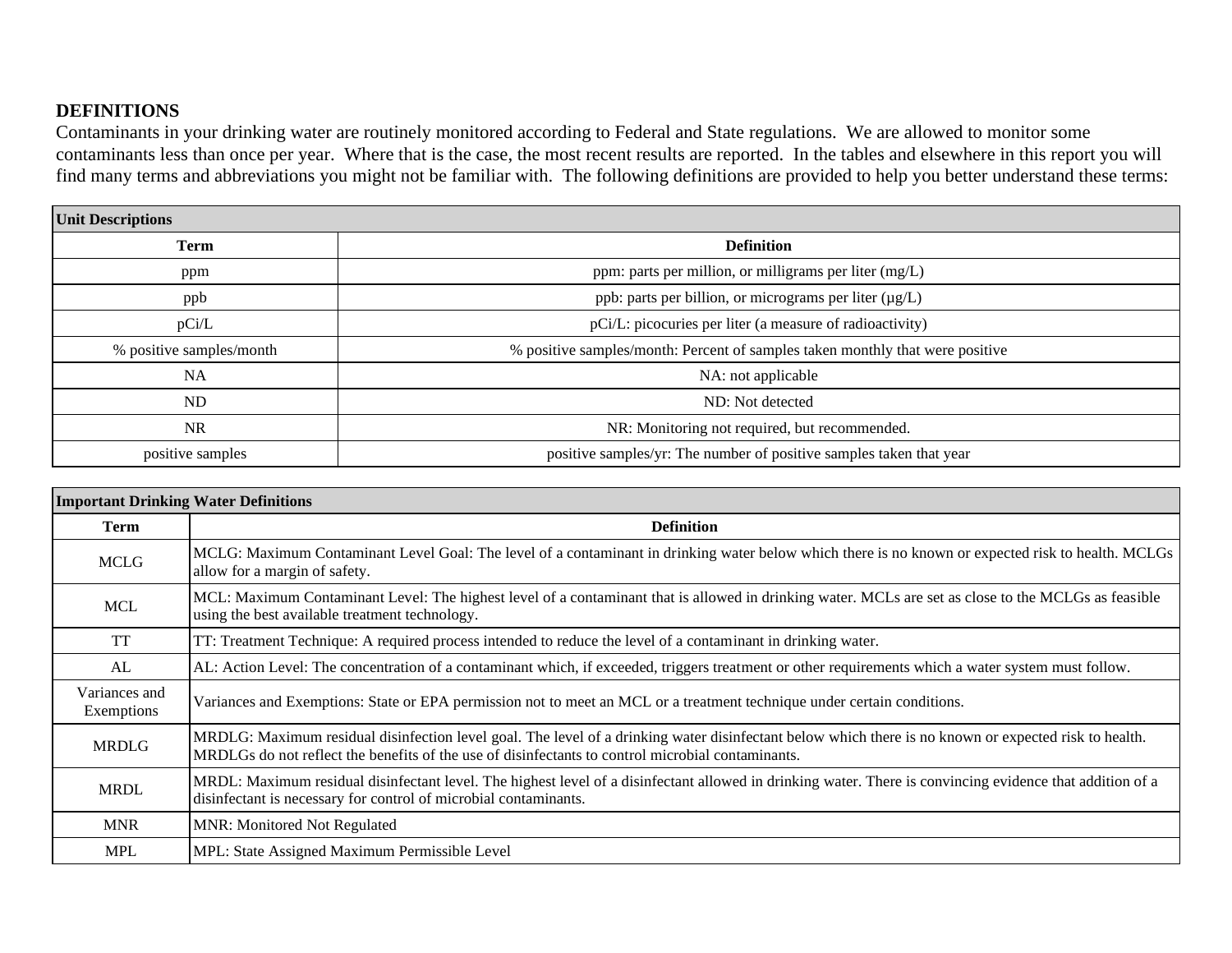## **WATER QUALITY RESULTS**

#### **Microbiological Contaminants**

We are pleased to announce that the Town of Middleburg did not have any detection of total coliform or E. Coli in the treated water for the 2021 calendar year. All monthly samples complied with EPA standards.

**Lead and Copper Contaminants** – The Town of Middleburg monitors for lead and copper contaminants in your drinking water every three years to ensure our drinking water meets all State and Federal standards.

| Contaminant | Units of<br>Measurement | Action<br>level | MCLG | Results of samples<br>for the $90th$<br>Percentile Value | Action Level<br>Exceedance? | Sampling<br>Year | # of Sampling<br><b>Sites Exceeding</b><br>Action level | Typical Source of<br>Contamination                                             |
|-------------|-------------------------|-----------------|------|----------------------------------------------------------|-----------------------------|------------------|---------------------------------------------------------|--------------------------------------------------------------------------------|
| Lead        | ppb                     | 15              |      | <b>ND</b>                                                | N <sub>0</sub>              | 2021             | $\overline{0}$                                          | Corrosion of<br>household plumbing<br>systems. Erosion of<br>natural deposits. |
| Copper      | ppm                     | 1.3             | 1.3  | 0.73                                                     | N <sub>0</sub>              | 2020             | $\overline{0}$                                          | Corrosion of<br>household plumbing<br>systems. Erosion of<br>natural deposits. |

#### **Other Chemical and Radiological Contaminants:**

| Contaminant                                   | ັ<br><b>Units of</b><br><b>Measurement</b> | <b>MCLG</b>      | <b>MCL</b> | Level<br><b>Detected</b> | <b>Violation</b> | <b>Range of Detection at</b><br><b>Sampling Points</b> | <b>Sampling Year</b>    | <b>Typical Source of Contamination</b> |
|-----------------------------------------------|--------------------------------------------|------------------|------------|--------------------------|------------------|--------------------------------------------------------|-------------------------|----------------------------------------|
| Radium 228<br>Combined<br>Radium<br>(228/226) | pCi/L                                      | $\boldsymbol{0}$ | 5          | 2.4                      | N <sub>o</sub>   | 1.0 2.4                                                | 2017 & 2021             | Erosion of natural deposits            |
| Gross Alpha                                   | pCi/L                                      | $\mathbf{0}$     | 15         | 13.6                     | N <sub>o</sub>   | $0.9 - 13.6$                                           | 2017 & 2021             | Erosion of natural deposits            |
| Gross Beta                                    | pCi/L                                      | $\mathbf{0}$     | 50         | 25.2                     | N <sub>o</sub>   | $2.7 - 25.2$                                           | 2017 & 2021             | Erosion of natural deposits            |
| Fluoride                                      | ppm                                        | 4                | 4          | 0.35                     | N <sub>o</sub>   | $ND-0.35$                                              | $2017, 2019 \&$<br>2020 | Erosion of natural deposits.           |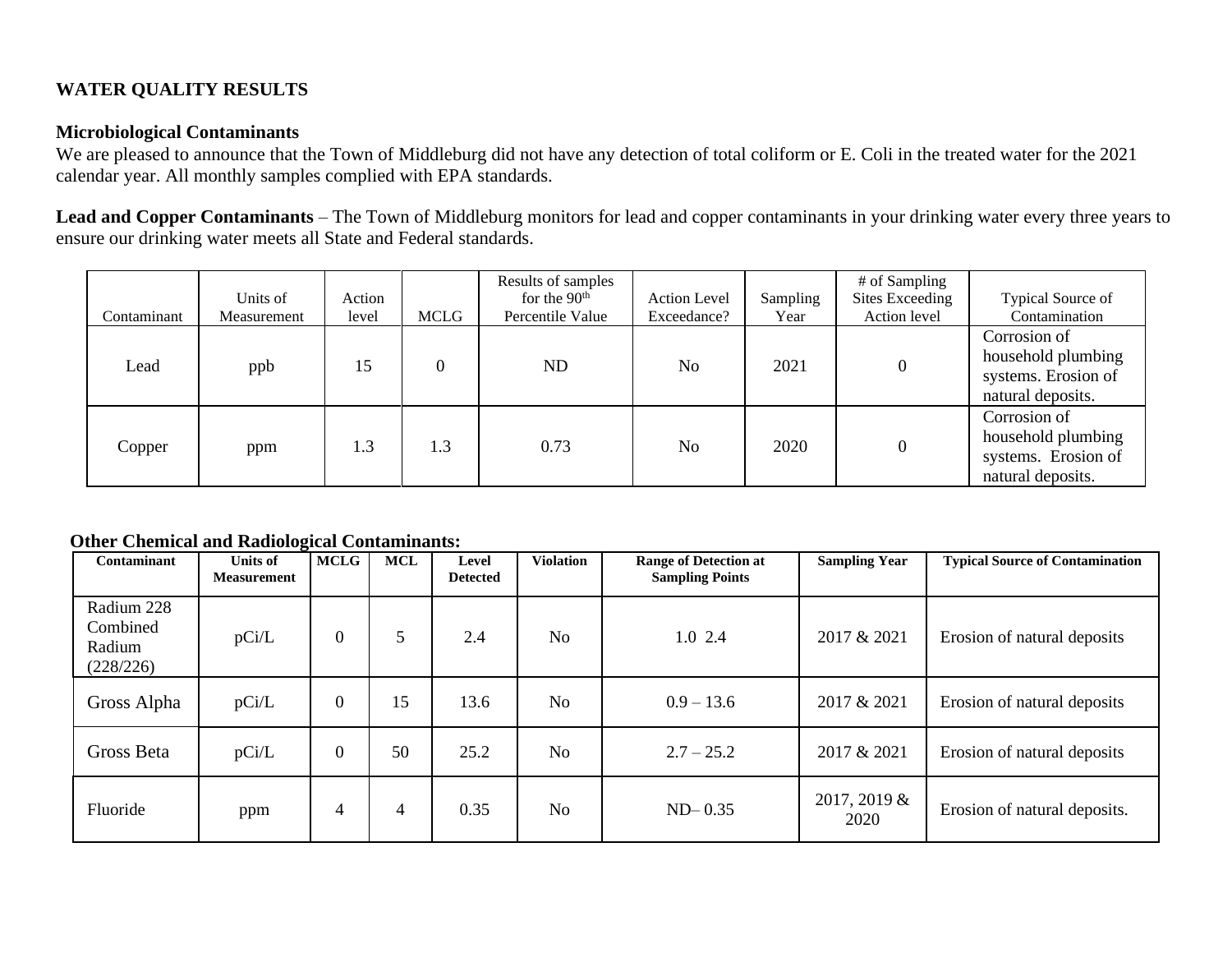| <b>Barium</b>       | ppm |    |    | 0.108 | N <sub>o</sub> | $ND - 0.108$ | $2017, 2019 \&$<br>2020 | Erosion of natural deposits.                                                                           |
|---------------------|-----|----|----|-------|----------------|--------------|-------------------------|--------------------------------------------------------------------------------------------------------|
| Nitrate+<br>Nitrite | ppm | 10 | 10 | 0.12  | N <sub>0</sub> | $ND - 0.12$  | 2021                    | Runoff from fertilizer use;<br>Leaching from septic tanks,<br>sewage; Erosion from natural<br>deposits |

#### **Secondary Contaminant(s):**

| C <b>ontaminant</b> | Units of<br><b>Measurement</b> | <b>MCLG</b> | <b>MCL</b> | Level<br>Detected | <b>Violation</b> | <b>Range of Detection at</b><br><b>Sampling Points</b> | <b>Sampling Year</b>    | <b>Typical Source of Contamination</b> |
|---------------------|--------------------------------|-------------|------------|-------------------|------------------|--------------------------------------------------------|-------------------------|----------------------------------------|
| Sodium              | mg/L                           | N/A         | N/A        | 86.5              | No               | 20.4-86.5                                              | $2017, 2019 \&$<br>2020 | Erosion of natural deposits            |

#### **Disinfection and Disinfection Byproducts**

| Contaminant      | Units of<br>Measurement | ~ ⊥<br><b>MCLG</b> | <b>MCL</b> | Level<br>Detected* | <b>Violation</b> | <b>Range of Detection at</b><br><b>Sampling Points</b> | <b>Sampling</b><br>Year | <b>Typical Source of</b><br><b>Contamination</b> |
|------------------|-------------------------|--------------------|------------|--------------------|------------------|--------------------------------------------------------|-------------------------|--------------------------------------------------|
| Free<br>Chlorine | ppm                     | $MRDLG=4$          | $MRDL=4$   | 1.40               | N <sub>o</sub>   | $0.98 - 1.65$                                          | 2021                    | Water additive used to<br>control microbes.      |
| <b>TTHM</b>      | ppb                     | N/A                | 80         | 8.0                | N <sub>o</sub>   | NA                                                     | 2021                    | By-product of drinking<br>water disinfection.    |
| HAA5             | ppb                     | N/A                | 60         | 1.0                | N <sub>o</sub>   | <b>NA</b>                                              | 2021                    | By-product of drinking<br>water disinfection.    |

\*The level detected for free chlorine is based on a quarterly running average.

We constantly monitor for various contaminants in the water supply to meet all regulatory requirements. The tables list only those contaminants that had some level of detection. Many other contaminants have been analyzed but were not present or were below the detection limits of the lab equipment.

The U.S. Environmental Protection Agency sets MCL's at very stringent levels. In developing the standards, the EPA assumes the average adult drinks 2 liters of water each day throughout a 70-year life span. EPA generally sets MCLs at levels that will result in no adverse health effects for some contaminants or a one-in-ten-thousand to one-in-a-million chance of having the described health effect for other contaminants.